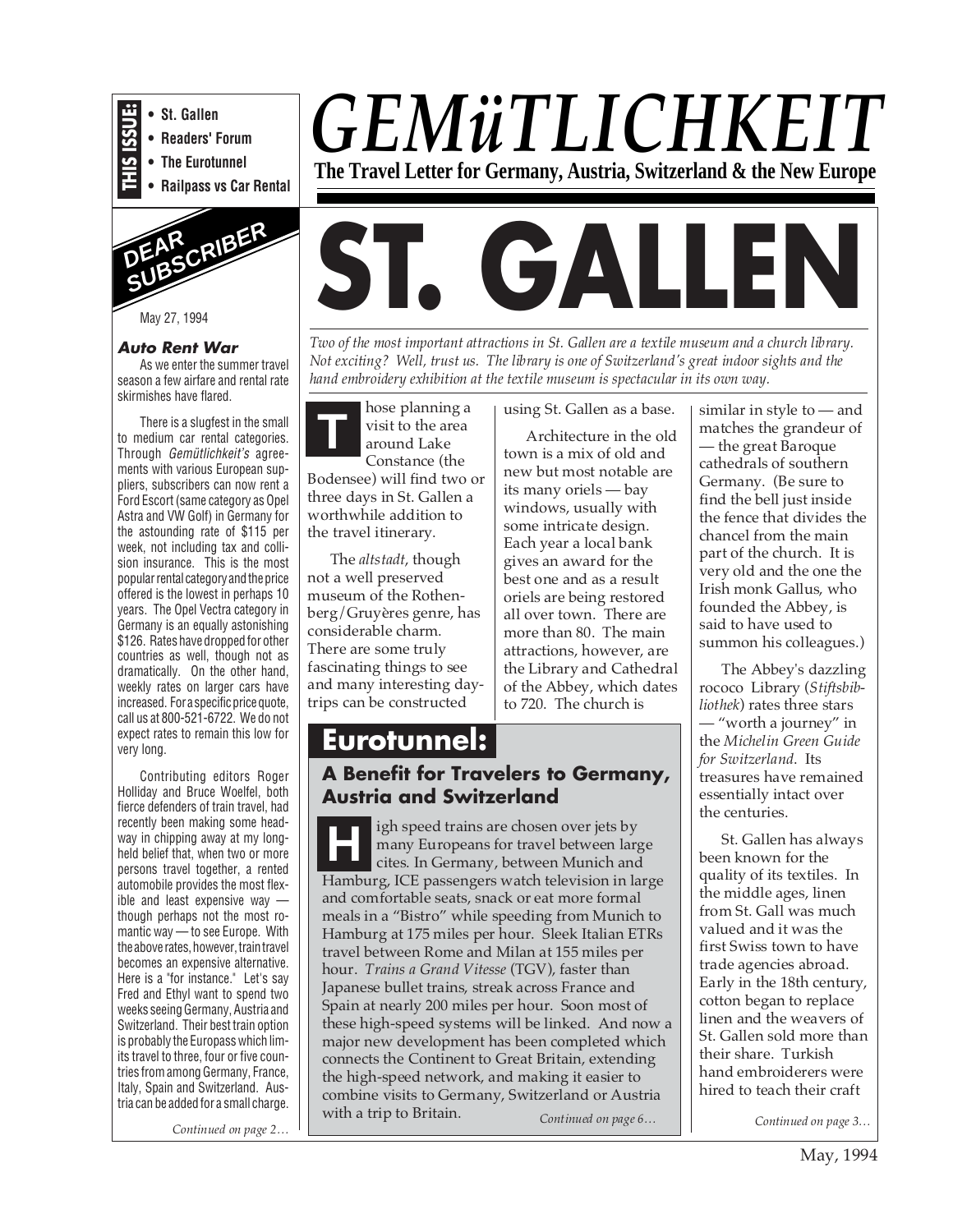### *DEAR SUBSCRIBER Continued from page 1*

Let us further stipulate that they decide to stop for a few days in some of the larger cities and so will need to travel only eight of their 14 days in Europe. The cost per person for the "8 days travel in 14 days" Europass is \$394, plus the \$35 to add Austria, for a total of \$429, or \$858 for the two of them. A regular Eurailpass for 15 consecutive days travel in all 17 Eurail countries would cost \$996, so Fred and Ethyl have saved \$138 with the Europass. But as we shall see in a moment, some flexibility has been lost.

If, on the other hand, Fred and Ethyl decide to rent a car in Germany, their cost for two weeks in an Opel Astra will be \$265 including tax. (Price predicated on their having a credit card that will provide collision insurance.) Add a generous \$225 for gas to run the car 3,000 kilometers (a substantial 214 km per day), plus \$100 for parking, and their total auto costs are \$590, a saving of \$268. As you can see, the conventional wisdom that says one saves money traveling by train in Europe is sometimes not so wise. Though a lone traveler can often go cheaper by railpass, two or more persons who plan to see a lot of country will nearly always pay a premium to ride the rails.

But for the sake of argument, let's say the romance of train travel overwhelms Fred and Ethyl and they decide the \$268 premium is worth it to hop those marvelous bullet trains, TGVs, ICEs, etc. Let's see what that will cost them in flexibility and convenience.

• To begin with, they are limited to four countries (remember their pass allows three of the five basic countries but they had to add Austria), which they must choose before they leave the U.S. If they are in Vienna and suddenly decide they'd like to see Budapest (or Paris or Brussels), it will cost extra to get there. In addition, on six of the 14 days, they cannot use their passes.

• Arriving in towns and cities, they'll always first have to deal with moving themselves and their luggage to a hotel. The choices I'm aware of are bus, underground, taxi or on foot.

• I know there are good hotels near most European train stations, but a couple traveling by car can choose any of a city's hotels. Even if Fred and Ethyl stick to hotels near rail stations, there will be frequent carrying of luggage — down streets and through train, bus and underground stations.

• Since every time they move they will have to carry everything they own, they will have to pack light. Weight and bulk will be a major factor; not too many dresses, coats, shoes, books, maps, cameras, hair dryers, laptop computers and all those other nice-to-have-along items the auto traveler really doesn't have to worry about. When I pack, my chief concern is, will it fit in the suitcase? Traveling light is a discipline I am about as familiar with as, say, Tai Chi.

• Though we know European trains are frequent and scrupulously on-time, Fred and Ethyl will be limited to traveling when the trains do. That's pretty handy but not quite as flexible as traveling on your own schedule as auto travelers do (assuming no stau on the Autobahn, of course).

• And finally, they will have to stick close to those railroad tracks. No driving through the woods (unless in a taxi) to remote country hotels. Some of my favorite hotels are miles from the nearest train station.

Roger and Bruce are itching to rebut this. They'll get their chance next month.

### **DER Lowers Fares**

**DER Tours**, the Germany-based tour company which buys large blocks of seats from the major carriers and then resells them, usually at lower rates than the airlines themselves, now guarantees the lowest fares to Europe. The precise statement from a company flyer to travel agents is "We guarantee our price to be the same or lower than other available fares, for identical flight arrangements. If you find a lower price, fax us the details and we will match it, no questions asked."

DER is now offering Tuesday departures and returns, June through September, to Frankfurt on

#### **Lufthansa**:

| Atlanta     | \$738             |
|-------------|-------------------|
| Chicago     | \$739 (June only) |
| Chicago     | \$778 (July-Sept) |
| Los Angeles | \$828             |
| Miami       | \$748             |

October prices are about \$150 less. DER offers low fares on other airlines from most major U.S. cities. Your travel agent can reach them at 800-782-2424.

### **Swissair Price Reductions**

Of course, the special fare reductions on **Swissair** remain in effect for Gemütlichkeit subscribers. This summer the per ticket reduction for subscribers and persons traveling with them to or from Europe on Swissair is \$50 off summer roundtrip sale fares, \$100 off regular roundtrip economy fares, \$400 off roundtrip business class fares and \$600 off roundtrip first class fares. To obtain fares and the current price reductions, call the main Swissair reservation number, 800-221- 4750 and ask the reservationist to access "G-star, reference QL2JLQ." This will provide access by the reservationist to the area of the Swissair reservations computer system which contains information about the *Gemütlichkeit* program.

Please be aware that you must book and purchase your ticket directly through Swissair. The number to purchase tickets is 800-238-0399.

### **New Magazine on Germany**

Germanophiles will be interested in a new magazine, **German Life**. The first issue of this bimonthly publication, which bears a July 1994 imprint, carried three articles on Berlin, an interesting photo essay on Eastern Germany, the most complete information we've seen on German genealogy, a short piece on German cuisine, a synopsis of several travel guidebooks to Germany, a story on German football (soccer) and various other features. Subscriptions are \$15.95 for six issues and may be obtained by writing Zeitgeist Publishing, P. O. Box 609 Grantsville MD 21536, phone 800-314-6843.M

**Gemütlichkeit** (ISSN 10431756) is published monthly by UpCountry Publishing, 2892 Chronicle Avenue, Hayward, CA 94542. TOLL FREE: 1-800/521- 6722 or 510/538-0628. FAX: 510/582-8296. Subscriptions are \$67 per year for 12 issues. While every effort is made to provide correct information in this publication, the publishers can make no guarantees regarding accuracy. Second-class postage paid in Hayward, CA. **POSTMASTER: SEND ADDRESS CHANGES TO:** Gemütlichkeit, 2892 Chronicle Ave., Hayward, CA 94542 **Editor & Publisher:** Robert H. Bestor, Jr. **Associate Editors:** E. Schiller, L. Troop<br> **C.** Fischer, R. Holliday **C. Fischer, R. Holliday**<br>Paul T. Merschdorf **Design & Composition:** Paul T. Merschdorf **Consulting Editor:** Paul T. Merschdorf **Consulting Editor:** Paul Thomas P. Bestor **Consulting Editor:**<br>Subscription Dept:. N. Badely, K. Steffans *GEMüTLICHKEIT* **The Travel Letter for Germany, Austria, Switzerland & the New Europe**  $\mathbb{R}$ **Rating Category Scale** Unacceptable 0 - 3<br>Adequate 4 - 7 Adequate 4 - 7<br>Average 8 - 11 Average Above Average 12 - 15 Excellent 16 - 20 **Hotel Rating Criteria** People/Service 30% Location/Setting 15% Guestrooms 30% Public rooms 5% Facilities/Restaurant 20% **Special Designations G** By virtue of location, decor, special charm, warmth of management, or combination thereof, an especially pleasant establishment. **\$** Offers significant value. **HOTEL RESTAURANT RATING KEY Restaurant Criteria** Food 65% Service 20% Atmosphere 15% **Vol. 8, No. 5 May, 1994**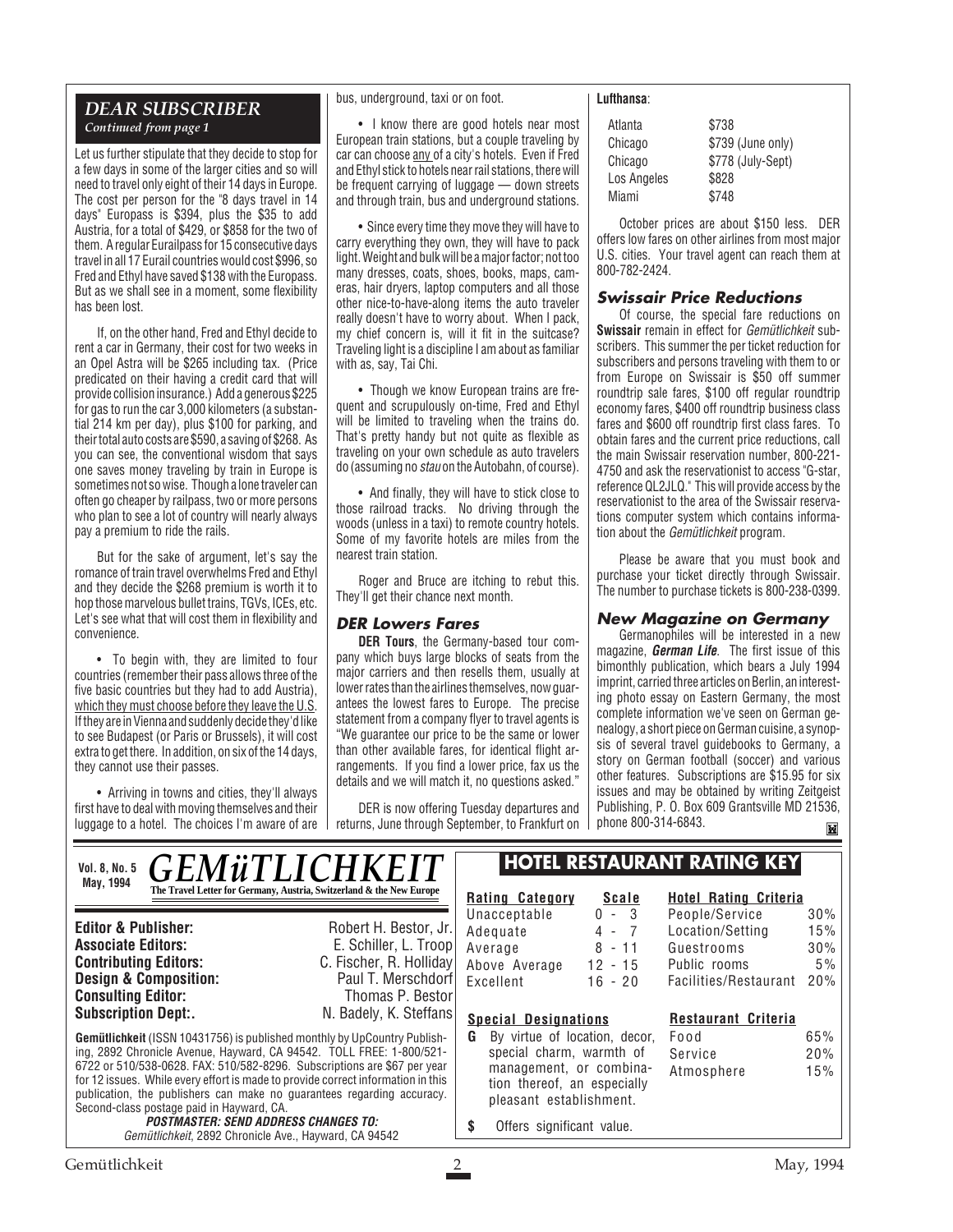## *ST. GALLEN*

to the women of Eastern Switzerland. By 1790 there were about 40,000 home embroiderers working for the wealthy merchants of St. Gallen. The invention of hand embroidery machines in the second half of the 19th century further quickened the pace and by century's end it is estimated some 100,000 embroidery machines were in operation. Aside from agriculture, virtually all industry in the region centered on the textile trades. The work was hard and frugality a way of life. Marriages among farm families took place very early in the morning so as not to interrupt the work day. Brides were married in black because the dress could then be worn on other occasions. Not surprisingly, in 1913, Switzerland's leading exporter was the embroidery industry, ahead of watches.

Though the depression ended the embroidery boom, a condition that lasted until the end of the Second World War, the production of fabric and textiles in and around St. Gallen is again in high gear. Many of France's leading *couture* houses come to St. Gallen for their fabrics. If it wished, St. Gallen could lay claim to being the brassiere capital of Europe; 65% of the total Swiss production of embroidery is in ladies' lingerie. But men have not been forgotten, those Lacoste crocodiles on your polo shirts were probably stitched in St. Gallen. Most Swiss embroidery machines are now computer controlled and the industry in Switzerland is unquestionably the world's most modern.

Though the winning Super Bowl quarterback always seems to pick Disneyland over St. Gallen's Textile Museum, you should give embroidery a chance. Seriously, the exhibition of hand embroidered lace on the museum's upper floor is not to be missed.

As to day-trips, the town is within an hour's drive or train ride

### **ABOUT ST. GALLEN**

*Continued from page 1* **Population:** 71,917 **Altitude:** 2,211 feet

Approximate distances from:

| Berlin           | 876 km | 546 miles |
|------------------|--------|-----------|
| Geneva           | 368 km | 229 miles |
| Interlaken       | 257 km | 160 miles |
| Lugano           | 240 km | 150 miles |
| Milan            | 377 km | 235 miles |
| Munich           | 264 km | 164 miles |
| <b>St Moritz</b> | 171 km | 107 miles |
| Vienna           | 814 km | 507 miles |
| Zürich           | 90 km  | 56 miles  |

**Tourist Information St Gallen** Bahnhofplatz 1a, CH-9001 St Gallen, Switzerland Telephone: 071/22 62 62

Fax: 071/23 43 04

#### **Important Dates**

**612 -** The Celtic missionary Gall builds his hermitage in the Steinach Valley. In 720, the Abbey is founded on the spot where Gall died.

**9th/10th Century -** The Golden Age. St Gallen becomes a center of western learning and culture. Its famous manuscripts — many preserved to this day in the Abbey Library — are created in the St

Gallen scriptorium.

**926 -** Invasion of the Magyars. Construction of the first wall around the abbey principality.

**14th & 15th Century -** Linen industry and linen trade flourish.

**1551 -** Construction of the abbey library.

**1803 -** St Gallen becomes the capital of the newly founded canton of the same name.

**End 19th Century -** Textile industry at its zenith.

### **St. Gallen Notes**

■ St Gallen's most famous export item is St Gall Sausage. Exactly 66, 234 of them were consumed at the All-Swiss Wrestling Festival in 1980. Laid end to end, this would correspond to a sausage measuring 13 km or 8.1 mi long.

■ The continent's first soccer club was FC St. Gallen founded in 1879.

■ Switzerland's first indoor swimming pool opened in St. Gallen in 1913.

■ Switzerland's first radiology institute opened in St Gallen in 1897.

### **Rail To/From St. Gallen**

| <b>First Class</b> |       |                        | Second Class |      |  |
|--------------------|-------|------------------------|--------------|------|--|
|                    |       | RT.                    | <b>OW</b>    | RT.  |  |
| 59 minutes         | \$28  | \$45                   | \$17         | \$28 |  |
| 4 hrs, 20 min      | \$100 | \$160                  | \$60         | \$97 |  |
| $2$ hrs, 10 min    | \$50  | \$81                   | \$30         | \$49 |  |
| 3 hrs, 10 min      | \$67  | \$134                  | \$44         | \$88 |  |
|                    |       | Approx. Travel Time OW |              |      |  |

### **In St. Gallen Don't Miss...**

■ **The Textile Museum, Vadianstrasse 2, open Mon-Fri 1000-1200 and** 1400-1700, open Saturdays April 1-October 31.

■ **The Abbey's Cathedral and Library.** Cathedral open weekdays 0900-1800, Sundays 1215-1730. Library open mornings and afternoons. Closed on Sundays and Mondays during winter and all of November.

■ **The Remarkable Oriels:** House of the Pelican, Schmiedgasse 15; House of Strength, Schmiedgasse 21; Camel Oriel, Spisergasse 22; House of the Deep Cellar, Hinterlauben 10; House of the Swan, Kugelgasse 10; House of the Ball, Kugelgasse 8

### **Embroidery and Fabric Shops**

■ **Boutique Bambola**, Brühlgasse 35, phone 071/23 70 23

■ **Saphir Stickereien**, Bleichenstrasse 9, phone 071/23 62 63, fax 071/23 11 46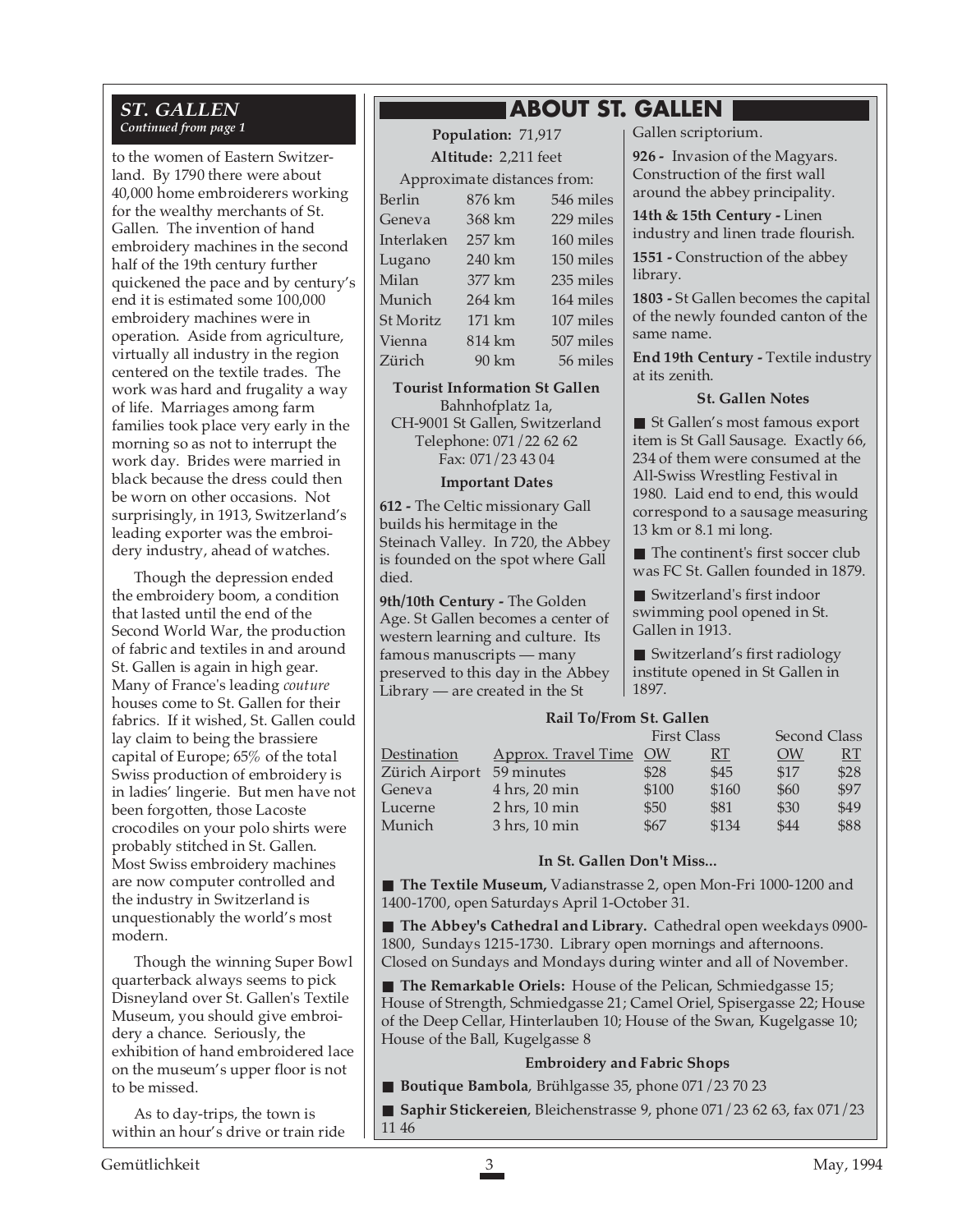### *ST. GALLEN Continued from page 3*

from Zürich, Appenzell, the Säntis, Stein and its cheese-making demonstrations, Liechtenstein, Constance, Schaffhausen and the Rhine Falls, the quaint village of Stein am Rhein, the car ferry at Romanshorn and from there to the German side of the lake, Bregenz in Austria and, of course, the towns along the Swiss shore of the Bodensee.

A city founded by an Irishman would not be expected to be a center for *haute cuisine* and St. Gallen is not, but good meals at decent prices can be had in the town's numerous "first floor" (second floor to us) restaurants.

St. Gallen's hotels are convenient and comfortable but keep in mind the town is not a resort and depends on business as well as vacation travelers for its visitor revenue. Thus, with a couple of exceptions, hotels are of the no nonsense variety. Most rooms, for example, do not have separate sitting areas.

### **St. Gallen Hotels**

Hotel Einstein There should be no argument about which is the number one hotel in St. Gallen. It is the elegant, modern Einstein, in a former embroidery factory on the edge of the old town. EDITOR'S CHOICE

Guestrooms are identical in furnishings and fixtures, but offer such five-star amenities as bathrooms with huge, thick towels on heated racks.

The small, fifth floor restaurant/ breakfast area, once the building's attic, is made especially cozy by several strategically placed lamps and a network of exposed beams. Most tables are banquettes nestled under the slanting ceiling. Skylights let in plenty of light, even on a bleak winter morning, and one giant halfcircle window under the Doric peak provides a wonderful breakfast

view of the rooftops of St. Gallen's old town.

Though we lost our notes on meals eaten there, our recollection of the Einstein's restaurant is one of very good food, rather formally served, in a most inviting setting.

Parking everywhere in St. Gallen's *altstadt* is a problem. There is some street parking or the hotel will take care of your car for about 15 Sfr. per day.

Prices below are rack rates but there are times during the year when the Einstein is willing to deal. For example, if you're looking for a hotel over the Christmas holidays, the Einstein has attractive packages. Between December 17 and January 3, a double room including buffet breakfast is 170 Sfr. (\$121), a terrific holiday price for a hotel of this caliber. Address inquiries to Bettina Stöffel, sales manager.

**Address:** Hotel Einstein, Berneggstrasse 2, CH-9001 St. Gallen

**Phone:** 071/20 00 33 **Fax:** 071/23 54 74

**Location:** Central, near the abbey **Rooms:** 65 total, including 49 doubles and 13 singles. Some

nonsmoking rooms

**Proprietor:** Michel M. Resnik **Prices:** Singles 195 to 250 Sfr. (\$138-\$177), doubles 280 to 340 Sfr. (\$199-\$241), breakfast not included. Buffet 19 Sfr. (\$13)

**Facilities:** Restaurant, bar with nightly piano music

**Credit Cards:** All

**Disabled:** Limited

**Closed:** Never

**Parking:** Some free spaces around hotel, otherwise public garage (15 Sfr./\$11 per day)

**Other:** 500 meters from rail station

**Hotel Rating: ABOVE AVERAGE 15/20** 

Hotel Im Portner und Pförtnerhof

St. Gallen's most atmospheric hotel. We give especially high marks to the annex Pförtnerhof across the street from Im Portner. Here you'll find an engaging mix of modern art, furniture (note the trendy Italian leather chairs) and light fixtures in a very old building. The focus is on the art throughout. Even the tiniest bedroom has several interesting pieces and there is a different artist for each room. All the pictures are from the nearby Erker Gallery, where the works of some of the world's best known contemporary artists are displayed. Over the years, most of them have stayed at Im Portern/Pförtnerhof.

The house's best room is Number 12 (280 Sfr./\$199), in a corner tower with five windows and a wood grill work ceiling. In this room hang pictures by the Russian artist, Serge Poliakoff.

We have one small quibble and it applies to several other hotels we have seen in the last year: wallmounted TV sets on swinging arms just below ceiling level are no doubt easily viewed but are too reminiscent of a hospital room. TV sets are best tucked away in a piece of furniture or simply set on a dresser or small table.

**Address:** Hotel Im Portner und Pförtnerhof, Bankgasse 12, CH-9000 St. Gallen **Phone:** 071/22 97 44 **Fax:** 071/22 98 56 **Location:** Center of old town **Rooms:** 24 total, 14 doubles, 10 singles **Proprietor:** Olga & Hans Ulrich Egli **Prices:** Singles 150 to 160 Sfr. (\$106- \$113), doubles 200 to 250 Sfr. (\$142- \$177), breakfast included **Facilities:** French restaurant, grill room, bar **Credit Cards:** All **Disabled:** Not suitable **Closed:** July **Parking:** Five spaces for hotel guests or public garage for 15 Sfr. (\$11) per day **Other:** 500 meters from rail station **Hotel Rating: ABOVE AVERAGE 14/20**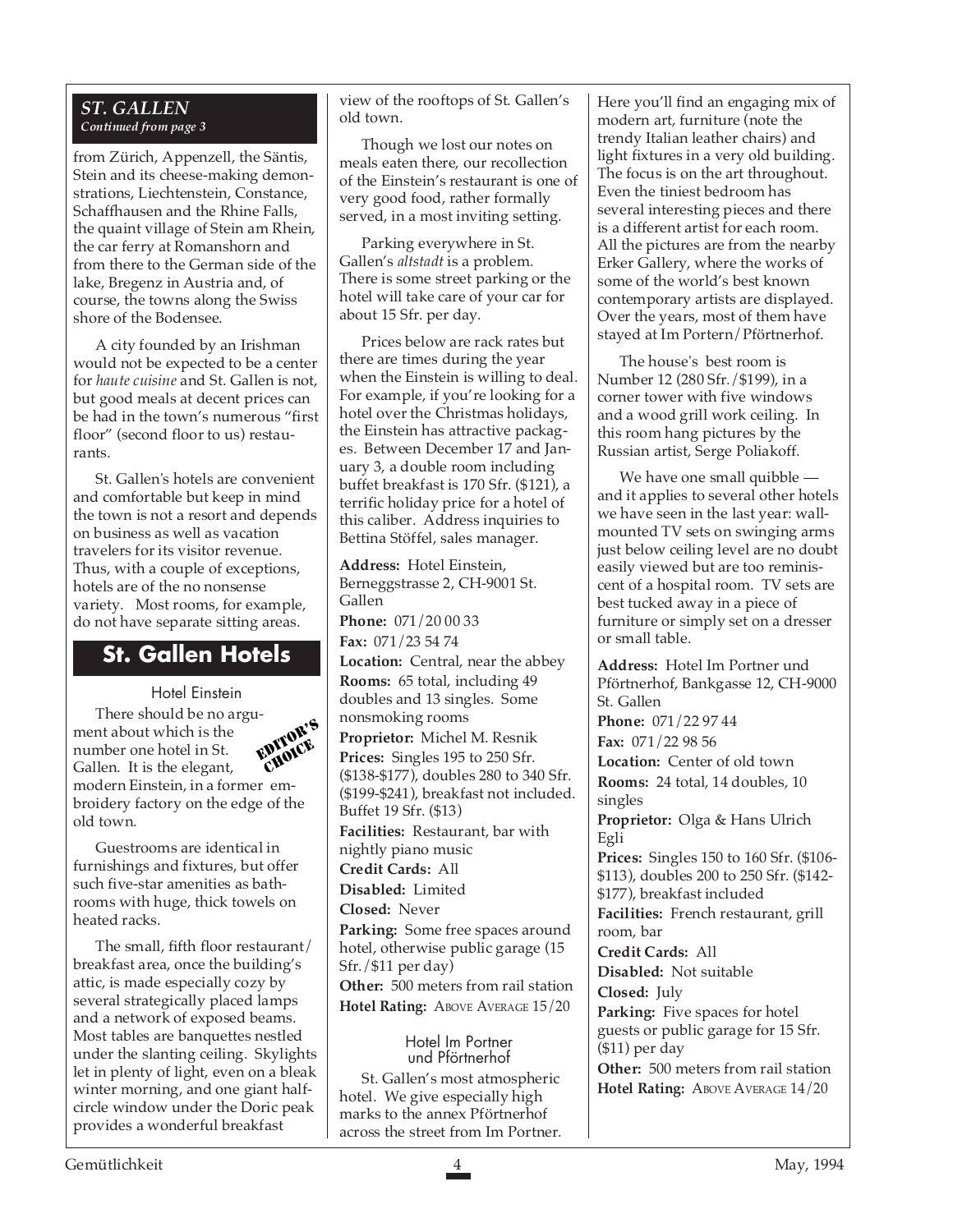Hotel Ekkehard Modern, but somewhat dull hotel on the other side of the city park. Guestrooms are nicely furnished, clean and functional and the welcome is exceptionally friendly.

**Address:** Hotel Ekkehard, Rorschacherstrasse 50 CH-9000 St. Gallen **Phone:** 071/22 47 14

**Fax:** 071/22 47 74

**Location:** 10 minute walk through park to city center **Rooms:** 29 total, 19 doubles, 10 singles

**Proprietor:** Ernst Leander **Prices:** Singles 135 to 150 Sfr. (\$96- \$106), doubles 196 to 220 Sfr. (\$139- \$156), breakfast included

**Facilities:** Restaurant

**Credit Cards:** All

**Disabled:** One room, #410 **Closed:** December 24-30 **Parking:** Purchase on-street permit from hotel for 4 Sfr. (\$2.85) **Other:** Three kilometers from train station

**Hotel Rating:** AVERAGE 11/20

Rössligump



Just inside the front door of the Rössligump is a picture of the neon sign at Joe's Stone Crabs, for decades a hugely popular Miami Beach restaurant. The hotel's young owner once worked there and the picture is the visitor's first clue that the Rössligump is different. After all, there are hundreds of Hotels Rössli in Switzerland but only one Rössligump (horse jump). The fact that it is not your orthodox Swiss hotel, and that it offers double rooms for substantially less than \$100, are just two of the reasons we were intrigued by this friendly little inn. Another is that owner, Rene Jungreithmeier, a beer connoisseur, stocks more than 20 varieties of the stuff, including one of our favorites, the Czech beer Budvar, on draught. When we were there he was touting a new offering, Quöllfrisch, from an old Appenzell brewery.

Guestrooms are rather plain but comfortable and exceptionally clean. Ask for Number 301, a corner double with exposed beams, a slanting ceiling with skylights and a small kitchen.

The hotel's lively *stube* is a gathering place for the young and hip of the neighborhood and the restaurant is a cheery place that puts a visitor immediately at ease. The day we were there, four women, none under 65, passed the afternoon playing cards.

The welcome at Rössligump is exceptionally friendly. The place is a little mod and the staff is young but we think you'll be captivated by the enthusiasm and friendliness.

**Address:** Hotel Rössligump, Zürcherstrasse 62, CH-9000 St. Gallen **Phone:** 071/28 32 33 **Location:** Five minutes by public transport from the center **Rooms:** 20 total including 6 small suites, 1 cottage

**Proprietor:** René Jungreithmeier **Prices:** Singles 55 to 90 Sfr. (\$39- \$64), doubles 90 to 150 Sfr. (\$64- \$106), including breakfast

**Facilities:** *Gemütlich* restaurant, no elevator

**Credit Cards:** No **Disabled:** Not suitable **Closed:** Never **Parking:** Some spaces for guests plus on-street **Hotel Rating:** AVERAGE 8/20

### Hotel zur Linde

This country hotel in the village of Teufen, in the hills 8 kilometers above St. Gallen, caters to families. The atmosphere is homey and you'll get a bit more for your money than in St. Gallen. The Linde's best features are it's inviting restaurant and pretty garden and grounds.

**Address:** Hotel zur Linde, CH-9053 Teufen **Phone:** 071/33 28 22 **Fax:** 071/33 41 20

**Location:** In Teufen, eight km from St. Gallen **Rooms:** 14 total, 8 doubles, 6 singles, including breakfast **Proprietor:** Hans Jakob & Julian Lanker-Popp **Prices:** Singles 85 Sfr. (\$60), doubles 150 to 170 Sfr. (\$106-\$121), including breakfast **Facilities:** Garden restaurant, kids play area **Credit Cards:** All **Disabled:** Not suitable **Closed:** Three weeks in July

**Parking:** Ample **Other:** Caters to families

**Hotel Rating:** AVERAGE 10/20

### **EATING IN ST. GALLEN**

### Hotel Einstein

Our best St. Gallen meal was dinner at the Einstein. The restaurant, which is on the hotel's top floor, is quite romantic at sunset. And, with candlelight flickering off the angled ceilings and polished old timbers, it's also a lovely place later in the evening. Unfortunately, we misplaced our notes on the meal so cannot report in detail on our experience other than to say the food was traditional, tasty and rather formally presented.

Hotel Einstein, Berneggstrasse 2, phone 071/20 00 33, fax 071/23 54 74. Major cards. Moderate to Expensive.

Rating: ABOVE AVERAGE 13/15

### Restaurant Anker

You'll get generous portions of simple, hearty food in the center of the old town at Restaurant Anker, one of St. Gallen's several "first floor" restaurants. The small, lowceilinged room, one flight up from the street, has no more than eight plain wooden tables.

A daily special of Hungarian goulash (chunks of beef in very rich reduction sauce), spätzle and sauteed carrots was just fair. More to our liking, however, was a juicy

*Continued on page 6....*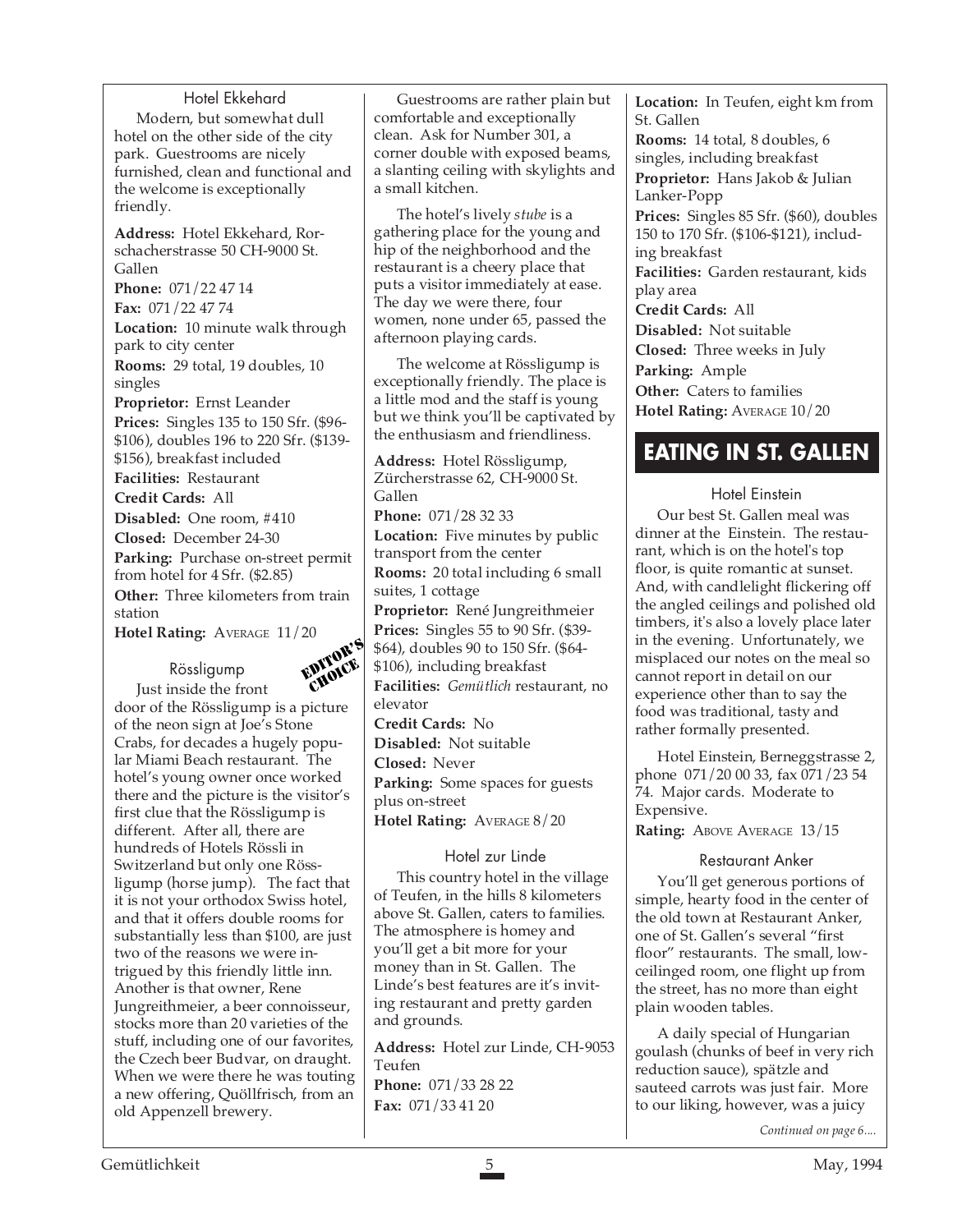St. Gallen bratwurst, with onion sauce and rösti.

We were also served terrific rolls, called *Brüli*. With a hard crust and chewy, spongy interior they challenge San Francisco's famous sourdough bread.

Restaurant Anker, Schmiedgasse 20, phone 071/22 36 03. Closed Sundays. Inexpensive. Rating: AVERAGE 8/20

#### Restaurant Schlössli

Restaurant Schlössli is another "first floor" restaurant though it's cuisine has higher aspirations and prices than the Anker's.

Arriving without a reservation, we were first offered wine and cheese from a spread arranged on a table in the entry. But, anxious for dinner, we asked to be seated right away.

We were put in a room with red tile floors, salmon colored table cloths, candles, live plants and three ornate chandeliers, probably of Venetian glass.

The meal began with a small "gift of the house" course of crescent shaped puff pastries with a ham stuffing.

*Gurken Salat "Thailander Art "* (8.50 Sfr./\$6) consisted of cucumbers marinated in white vinegar and slices of red pepper. Too pickly for our taste.

One main course of *Perlhunbrusten* (guinea fowl, 32 Sfr./\$23) served on a bed of small lentil beans, diced zucchini, carrots, broccoli and something called "yellow carrot," was delicious. The portion of the bird served was the breast, sliced, and one leg. Guinea fowl white meat is darker and moister than chicken breast.

*Schweinfilet* (pork steak, 29 Sfr./ \$21) came stuffed with pine nuts, dried apricot, a kind of seed (possibly pumpkin) and accompanied by spinach, carrots, cauliflower and slivers of zucchini. Scalloped potatoes, covered with cheese then

breaded and broiled, were not fully cooked.

Half a liter of Dôle (red) from Valais cost 18 Sfr. (\$13)

From a cart, we chose small portions of various cheeses for dessert.

It was a fairly satisfying dining experience but, at 100 Sfr. (\$71) for two, sans beverages, somewhat overpriced. The offer of wine and cheese at entry is an upmarket embellishment we've noticed lately in other European restaurants, but the Schlössli's practice of serving butter in individual, prepackaged, plastic tubs can only be described as tacky.

Though it does not influence our evaluation, some might like to know that our waitress spoke no English. The person who seated us did, however.

Restaurant Schlössli am Spisetor, Zeughausgasse 17, phone 071/ 22 12 56. Closed Saturdays and Sundays. Major cards. Moderate to Expensive. Rating: AVERAGE 11/20

### Restaurant Marktplatz

For a beer, snack or a very simple meal in the center of town try the Marktplatz. It is a comfortable sort of place — though not rustic — where locals come to idle over coffee or a beer. For 1/3 of a liter of Gallusbräu we paid 3.30 sfr./\$2.35. We saw customers reading the restaurant's newspapers, writing letters and one man even had his checkbook out and appeared to be paying bills. Restaurant Marktplatz, Neugasse 2, phone 071/22 36 41. Inexpensive.

### *EUROTUNNEL Continued from page 1*

This striking engineering achievement: consisting of twin single tracked 23 mile long rail tunnels, officially called Eurotunnel, was opened by the Queen and French President Mitterand on May 6, and will be fully operational in

six months. The connection between Folkestone, Britain and Sangatte, France which took 6.5 years and \$15 billion to build, will significantly shorten times between London, Paris, Brussels, and through Brussels, to Germany, Switzerland and Austria, as well as improving the quality of travel.

By early winter 1995, many former air travelers will prefer to climb on one of the sleek, new, high-speed Eurostar passenger trains that leave from the centers of London, Paris and Brussels. They will work, sleep, read or eat for three hours uninterrupted, rather than experience the hassle of getting to and from airports, which can take an hour or more each way. Some will continue their trips to other Continental cities.

### **Save Time To/From Germany**

Trips between Switzerland, Germany, Austria and Great Britain will be hours quicker, with fewer transfers. Take a trip from Cologne to London as an example: at present a rail passenger could depart Cologne at 9:14 a.m. and, changing from rail to hydrofoil and back to rail, arrive in Victoria Station at 5:23 p.m. With the new schedule, the arrival time in Waterloo would be 1:39 p.m., including one change of train in Brussels, a saving of 3.5 hours. From Frankfurt a departure at 9:49 a.m. would currently mean an arrival in London at 8:47 p.m. From Munich, a day trip to London presently means leaving at 6:44 a.m. for the same 8:47 p.m. arrival. With Eurotunnel both journeys would be more than four hours faster, arriving at 4:39 p.m.

Until improvements currently underway are completed, not all of the ride will be at top speed. From Brussels and Paris, Eurostars will move at 186 miles per hour on the French side of the Channel, pass through an interchange in Lille and slow to 100 miles per hour through the Tunnel, continuing to London at the same pace. Even with these limitations, it will be quicker to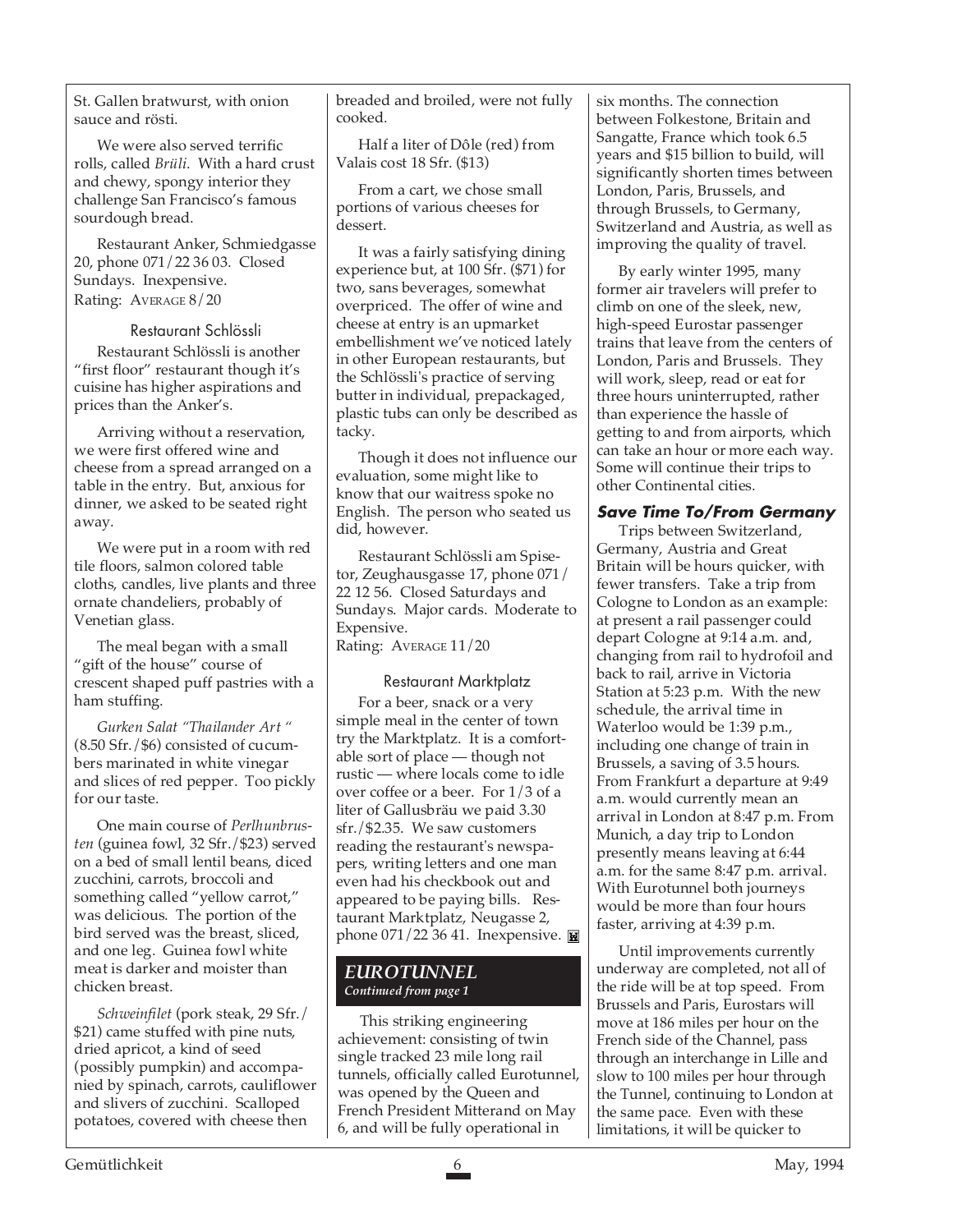travel by rail to the closer cities than by either air or private automobile.

Day service commences between Paris and Brussels in late 1995 to Edinburgh, Newcastle, York, and Peterborough in northern Britain and to Manchester, Birmingham and Milton Keynes in the northwest. In late 1995 service is extended to Germany as overnight trains begin operation.

### **Hotel Trains**

A fleet of 125 miles per hour "hotel trains" will run from London to Cologne, Duisberg, Düsseldorf, Essen, Dortmund, Bonn, Koblenz and Frankfurt in Germany and to Rotterdam, The Haag, and Amsterdam in Holland. These sleepers will include compartments with private toilets and showers and a comfortable lounge for late night beverages or snacks. Simultaneously, night runs begin between Glasgow, Swansea and Plymouth in England and Paris and Brussels.

In five years, when the high speed tracks are complete on the English side, the trip will be 30 minutes quicker. Further improvements in 1996, will reduce time between London-Brussels to 2 hours 40 minutes and London-Amsterdam to 4 hours 30 minutes. In 2000, London-Amsterdam will be cut to 3 hours 10 minutes and a high-speed line will open between Brussels and Cologne reducing the time between London and Cologne to 6.5 hours.

Although it is a rail-only tunnel, passengers in cars or vans can make use of special trains that will ferry automobiles with their passengers inside, between the terminal in Folkestone on the English coast, and the French terminal in Sangatte, near Calais, directly across the Channel, saving a half hour over ferry times. Beginning this summer "Le Shuttle" will make four trips an hour during peak periods, and at least one an hour through the night. With loading and unloading time at either side, it will take about one

hour to get from France to England including the 35 minute journey through the tunnel itself.

### **What Will It Cost?**

Based on current exchange rates, car and passengers will pay from \$195 to \$465 depending on season and time of day. Rail travelers will pay as little as \$105 for a mid-afternoon weekday round trip London-Paris to as much as \$240 for first-class, peak time travel. In comparison, coach class, roundtrip air fare, London-Paris ranges between \$159 and \$270.

Aside from cost, the time saving and convenience of rail travel between major cities seems to be Eurotunnel's greatest benefit. Busses and automobiles connecting to ships, hovercraft, hydrofoils and even those using "Le Shuttle" will take longer than the trains. Even

minute schedule, is more competitive with "Le Shuttle" than the other ships which take 1.5 hours. Predictions are that half of the ferry runs will be eliminated.

Probably safe for the time being are the overnight ships between Harwich and Hook of Holland, although in a few years, when fast rail connections are complete between Amsterdam and London, these too may be affected. Even so, some ferries will undoubtedly continue to run to serve automobile patrons who may prefer water craft to a trip under water.

**Railpass possibilities:** Various arrangements may be purchased which make rail travel cheaper and more convenient. A new Europass is available which is tailored to shorter trips and more quality time in fewer places. The pass allows

*A fleet of 125 miles per hour "hotel trains" will run from London to Cologne, Duisberg, Düsseldorf, Essen, Dortmund, Bonn, Koblenz and Frankfurt.*

greater convenience and time saving will occur as the system is enlarged next summer to include nonstop trips to Germany as well as service to more cities in Great Britain.

### **What About the Ferries?**

One can expect that ferry service between Britain and the Continent will be reduced. Currently 16 million ferry passengers pass through Calais each year. Although efforts are currently being made to speed up the trips and improve the quality of meal service (which in the past has been mediocre to poor), the Dover and Calais car ferries run by P&O and Sealink will be severely impacted. P&O runs 15 boats a day each way, Sealink 18 per day, and Hoverspeed 21 per day. Hoverspeed, which carries automobiles on a 35-

between 5 and 15 days of train travel within the five countries of Spain, France, Germany, Italy and Switzerland at a cost, depending on the length of travel, from \$280 to \$660. Travel to Austria, Portugal and a combination of Belgium and Luxembourg can be added for \$22 to \$35. Those traveling more frequently by rail will need a Eurailpass which covers unlimited first-class travel in 17 countries for between \$498 and \$798. Other possibilities include a Eurail Flexipass which allows five days of first-class travel in two months for \$348 or a Saverpass which discounts first-class travel for two or more people traveling together. Other plans are available which combine rail travel with car rental. Railpasses may be purchased from most travel agencies. M